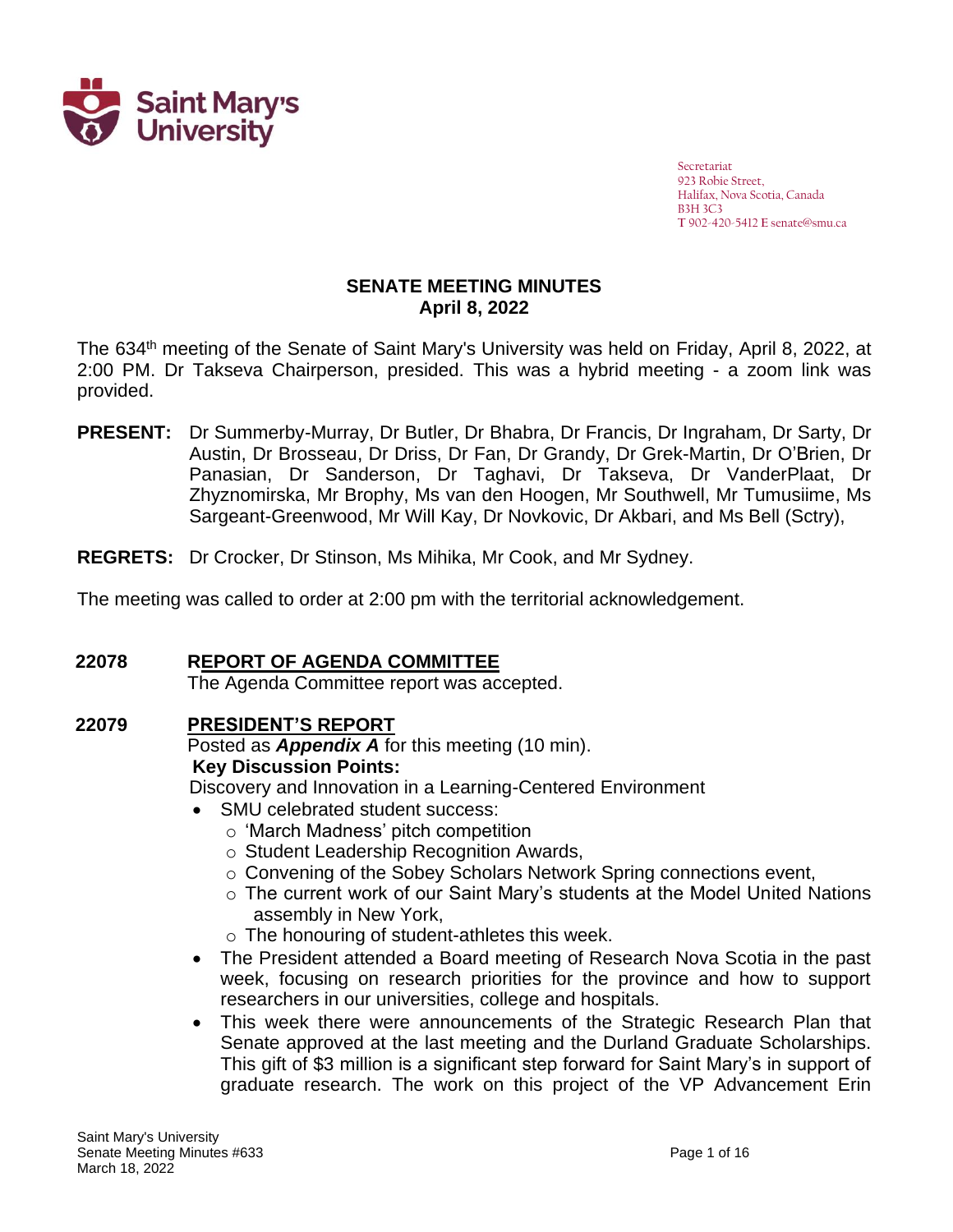Sargeant Greenwood and the AVP Research and Dean of Graduate Studies and Research Adam Sarty was acknowledged.

Intercultural Learning

- The Board of Governors has acted on the recommendations of Senate and on the Governance Committee and has adopted the Scarborough Charter on Anti-Black Racism and Inclusion. The President was authorized to sign the Charter on the University's behalf. The President continues to serve on the national advisory committee, which is currently finalizing details for a further 'national dialogues' event at the University of British Columbia next month.
- The evening event on the International Day for the Elimination of Racial Discrimination (March 21) was successful. Professor Adelle Blackett of McGill University presented on the development of the Scarborough Charter. Last week, at a very successful Triune Summit, three honorary degree recipients read from their work, the Honorable MayAnn Francis, Senator Don Oliver, Dr. George Eliot Clarke. VP Diversity Excellence Dr. Rohini Bannerjee and Equity Advisor Deborah Brothers-Scott were acknowledged for their work in organizing these events for our community.
- An important stewardship conversation has ensued with the Abidali Family, whose bursary for international students continues to have a significant impact.
- Saint Mary's hosted the regional celebration of International Francophonie Day, along with Alliance Francais and the office of the consul general of France in Atlantic Canada. One of our colleagues, Dr. Sophie Beaulé was awarded the prestigious Ordre des Palmes académiques.
- The President attended a timely meeting with the president and senior leadership of Xiamen University, a key partner in China, and participated in a webinar with the Canada-China Business Council.

Institutional Sustainability

- Congratulations to all those honoured at the Employee Recognition Awards ceremony last Friday. A special award was made to the Facilities Management team for their work in maintaining safe conditions on campus throughout the pandemic
- The 'Shared Vision' initiative from CONSUP continues to advance, with considerable progress being made on an information technology project with the Atlantic School of Theology, initial discussions on possible projects with NSCAD University and further meetings with our colleagues at Universite Sainte-Anne. We have received some funding for the AST project and will be able to implement this fully in the coming months.
- The Innovation Table of the Department of Advanced Education met recently and allocated funding to CLARI for the coming year and to several projects proposed by EduNova which will improve our capacities to attract and retain international students.
- We continue to work closely with both the provincial and federal governments to secure funding support for various initiatives and to effect policy changes, including brokering discussions between federal and provincial officials and ministers for changes to immigration policy. Senators will have noted the funding provided by the Province of Nova Scotia to some universities outside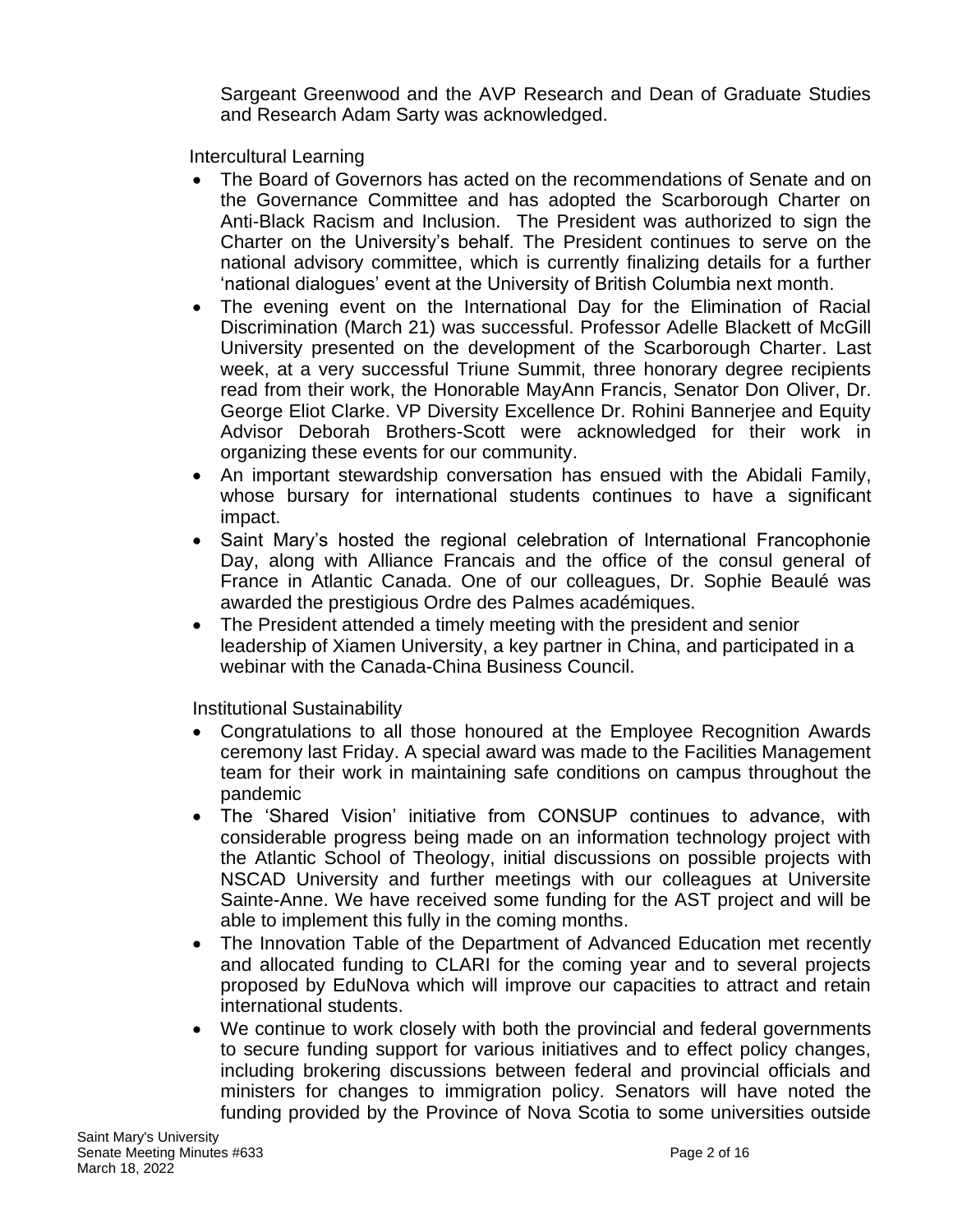Halifax for 'deferred maintenance and infrastructure'. We continue to lobby for Saint Mary's as a university that serves many students in the province.

- As a result of approval of the operating budget for fiscal 2023, the Executive Management Group has prioritized and approved positions that support academic operations (in addition to faculty searches and appointments that respect our commitments under the collective agreements).
- The review of the long list of candidates for Provost and Vice-President Academic and Research is scheduled for April 22nd and the first round of interviews with short-listed candidates is scheduled for the first week of May. In addition, the Registrar's position is now advertised nationally; Dr. Butler is leading that search. More information to follow at a subsequent meeting of Senate.

Questions:

• Question: May we have an update on the Vice Provost position search? Answer: This search is paused for the moment so that the incoming Provost can have input on that process.

# **22080 VICE-PRESIDENT ACADEMIC AND RESEARCH REPORT**

Posted as *Appendix B* for this meeting (10 min). **Key Discussion Points:**

Digital Learning Strategy

• There have been three consultation sessions on the Digital Learning Strategy, with more to follow. We appreciate the strong interest and engagement of those attending.

The Accessibility Plan

• The university has completed the development of an Accessibility Plan, as required by the Accessibility Act. Some minor but important work continues to finalize the submission of the Plan to the Directorate on April 30th. Appreciation was expressed to Dr. Lori Francis, Dr. Rohini Bannerjee and Janelle McNulty for their work in leading and coordinating the development of the Plan. Many others also contributed to the plan and are helping finalize some details. We are grateful for their efforts. But the real work will begin after the Plan is finalized. Implementation will take a great deal of attention and further development. The Plan itself will be a living document as the implementation unfolds and provincial guidelines are clarified. Once the Plan is finalized at the end of this month, Senators are encouraged to review it. Senate will have a significant role in ensuring its policies and regulations neither create nor facilitate barriers to accessibility, but rather support and even mandate academic practices to provide the means for an accessible and inclusive learning environment.

Transitioning out of the COVID era.

• Senate Executive has discussed how we should end the invocation of the Senate Policy on the Academic Implications of Disruptions of University Business. We propose that the time to do that would be at the end of this academic term, ideally effective May 1, 2022. The policy allowed for some of the fluidity and rapidity required to adapt to a shifting public health landscape but runs the risk of creating uncertainty and inconsistency as we remove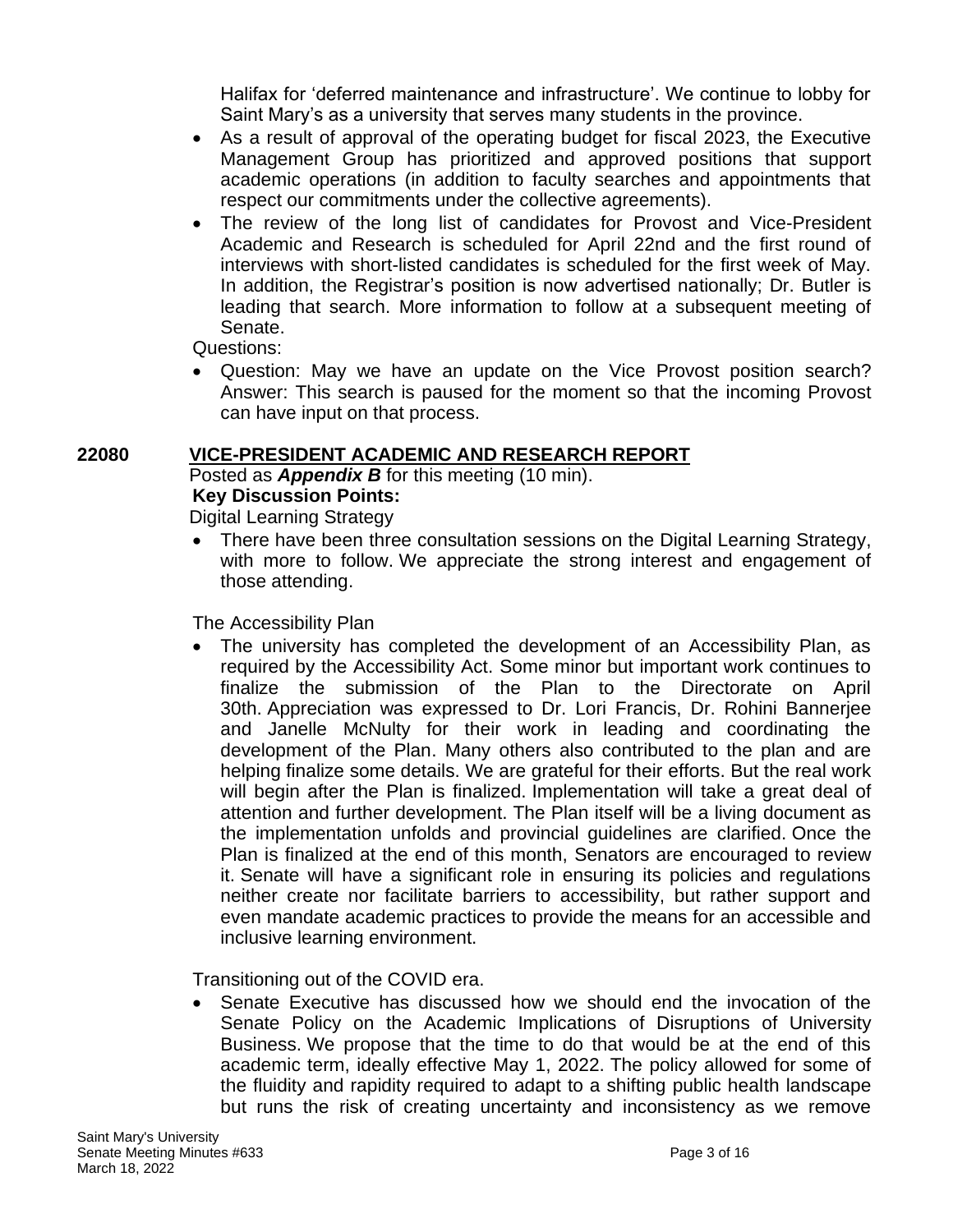restrictions on activities and now plan course and program delivery purposefully and with greater confidence. It has been said many times that we will not return to the old normal, but rather a "new normal." This is important to recognize but is still fully consistent with a return to normal academic governance. The new normal will see faculty bringing new pedagogy into practice in their classrooms; will see greater use of digital learning tools to support both flexibility and accessibility for learners; and will see a greater mix and spectrum of offerings between our past model of either fully in‐person or robust WWW courses. Learning from the COVID experience, we have standardized descriptors for mode of delivery to be:

- On‐Campus
- Hybrid
- Dual Mode
- Synchronous Online
- Asynchronous Online
- Web

Detailed descriptions can be found at [https://studio.smu.ca/course-delivery](https://studio.smu.ca/course-delivery-modes)[modes.](https://studio.smu.ca/course-delivery-modes)

This work to standardize descriptions was done in close consultation with the Associate Deans as they worked with Departments and Programs on questions related to scheduling and delivery. Many will recognize them as a more thoughtful and thorough set of descriptions that we started using last year. There is a chance to evolve, and we have time to consider how things should evolve out of COVID. There is much still to be done in reorganizing supports for faculty and to prioritize how that support is provided given the different levels of complexity of each type of delivery. Some of this will be addressed in the Digital Learning Strategy, but there is also an opportunity for Senate, through multiple committees including the Committee on Learning and Teaching and the Academic Literacy Committee, to be supporting discussions and providing advice on supporting pedagogical development, the challenges of digital literacy, academic integrity to name a few. Senate will need to monitor policies and academic regulations, as with the Accessibility Plan, to ensure that they are addressing and responsive to new issues and circumstances that will arise in this new normal.

NSCC Pathways

• We have begun early discussions with NSCC around how we can collaborate more effectively on pathways (both in and out) for students looking to go either from NSCC to SMU through articulation agreements, or from SMU to NSCC for programs that transition students from their undergraduate degree to their career of interest. It is very early stages yet, but the Deans at each institution are connecting to review past and existing relationships and to study a few where we know there is significant student interest from both institutions. The transition is proposed as of May  $1<sup>st</sup>$  between the winter and spring terms.

Questions:

• During the transition back to more normal operations, clarification was requested on what the new normal was going to be so that issues that are being experienced in groups like the Academic Appeals can be addressed.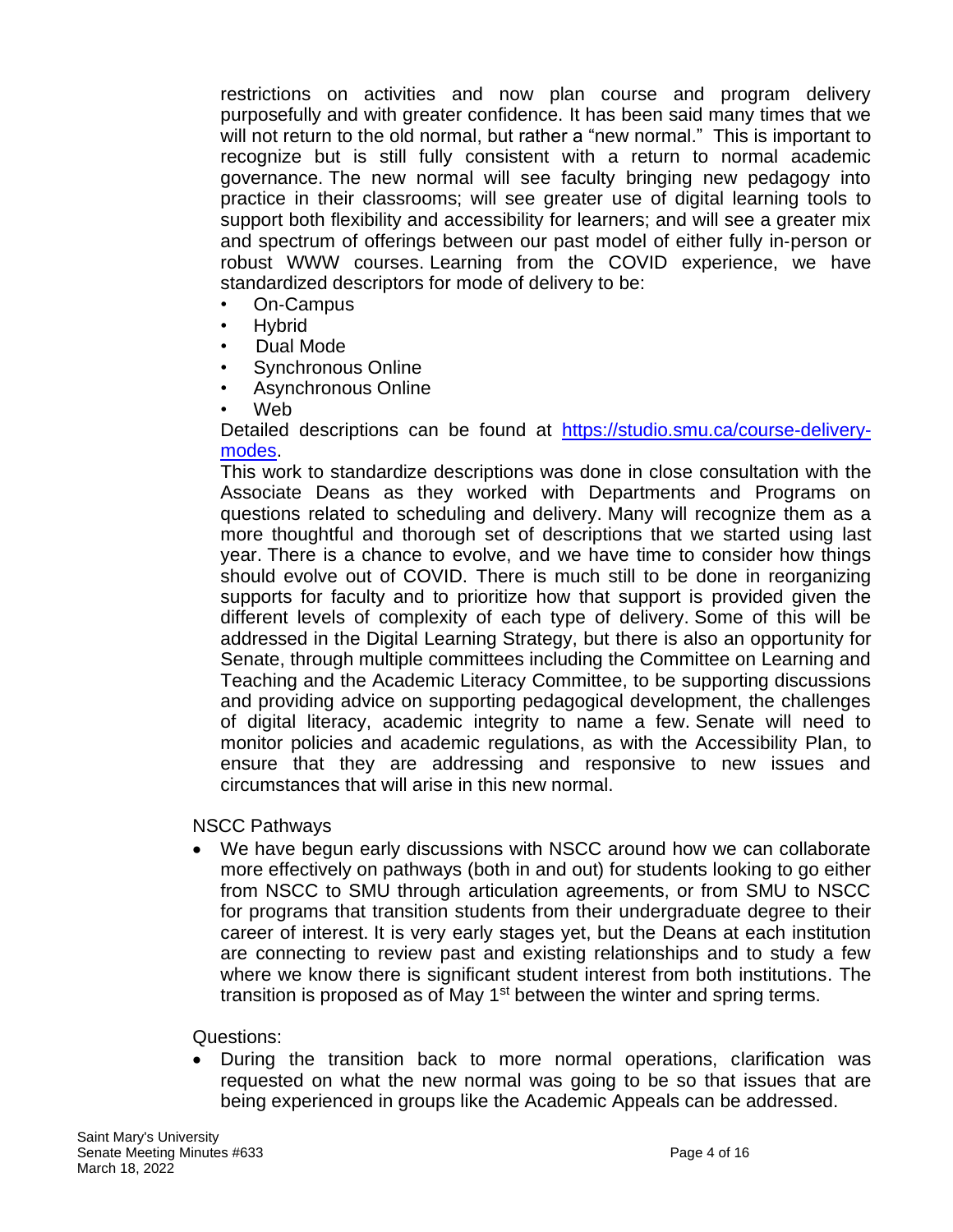- Question: What is our sense of the precipitating event that would trigger a reversion back to operation under this policy? Answer: The health sphere has and will continue to influence our moves in that direction. We are managing our own health and safety protocols. We are one of the safest workplaces in the province because we have maintained our protocols where others have not. It will be important for us to follow science for the sake of the safety of our community. Civil society around us is still in a state of great flux and politicians are under great pressure to step back. However, we are being allowed to operate under our own policies within this new state of normal.
- Question: We have a discrete policy. How does that mesh with the public health situation? Answer: These are two different groups in terms of authorities. We have the flexibility to provide protocols that are consistent with the safety of our community and related to the disruption of academic programs.
- In the roll out of whatever the new normal ends up being, it will be important to articulate the SMU approach clearly and completely.
- Question: As we try to roll out online courses in the fall, how will that be impacted? Answer: The policy is not involved with that process. The courses that are online are there because faculty have chosen to offer them in that manner. We are not forcing faculty to teach online.
- As previously reported, the definitions of the six modes of delivery have been expanded and posted on the SMU website to guide the SMU community.
- Question: Define web versus on-line delivery? Answer: On-line courses are delivered entirely online by way of various digital teaching and learning tools. Instructors create a series of learning modules which students access independently via a learning management system. Web courses are much more sophisticated in terms of design and delivery. Web courses are taught entirely online in a combination of asynchronous and synchronous modes. There is more work to do in terms of support between the different modes of delivery, but we are working on it.
- Question: Is there the hope that the online courses will transition into web courses? Answer: Not necessarily. If it makes sense in terms of the demand or delivery/resource issues, we may want to consider it. In addition, a web course is completely predeveloped and peer reviewed.
- Question: Is it worthwhile to go though the Academic Regulations to review whether there are areas that need to be revised to reflect these modes of delivery? Answer: Yes, this does need review, but it must also be done in relation to accessibility.
- Question: Do the responsibilities related to the teaching and learning strategy fall under the AVP Teaching and Learning? Answer: Yes, and this strategy also falls within the mandate of the SCoLT. This also involves EIT related to the supports that are needed.
- Senators were advised that some other universities felt that this issue was larger and needed to be moved up under the oversight of the Provost of the University.

#### **22081 SMUSA PRESIDENT'S REPORT** (Academic) Posted as *Appendix C* for this meeting (5 min). **Key Discussion Points:**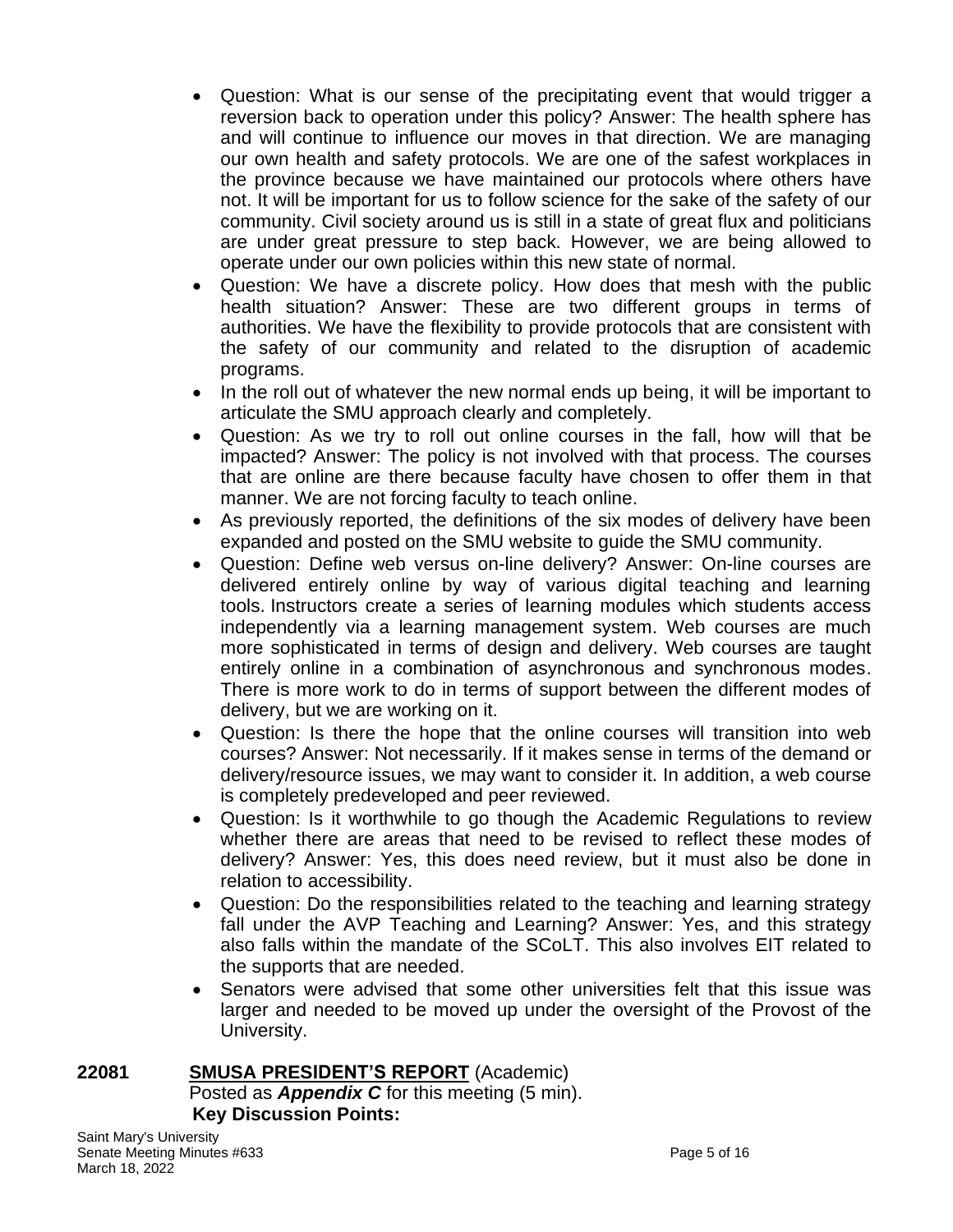- The April Senate meeting is the final meeting of the current SMUSA Senate Representatives. Isobel Tyler will be the new representative as incoming SMUSA President, and the other representatives will be determined shortly.
- Final Exam preparation SMUSA in collaboration with the library are delivering snacks, study accommodations and academic support for students during the exam period.

Questions:

• The University Library advised that it was a pleasure for the library to work with the SMUSA executive team to support students. The library is also providing massages to help students deal with stress. This approach is made available by leveraging the offering that was part of the United Way Campaign.

# **22082 QUESTION PERIOD** (length at discretion of chair based on business volume)

See above under each report.

# **22083 MINUTES OF THE PREVIOUS MEETING**

Minutes of the meeting of March 18, 2022, were *circulated* as *Appendix D.* The following revisions were noted:

- Dr Stinson was present at the March 2022 Senate meeting. Correct 'Present' section.
- Page 14 The motions following the record of the Senate review of the Linguistics program review documentation - revise 'Sociology' to 'Linguistics'.

There being no objections or further revisions, **the minutes of the meeting of March 18, 2022, were accepted into the record as revised.**

# **22084 BUSINESS ARISING FROM PREVIOUS AGENDAS**

**01** PNC Grading Option Guidelines (from December 18, 2020), *Appendix E* **Key Discussion Points:**

- The three senior advisors and Mahbouba Kafrouny reviewed these guidelines. They worked on these guidelines with the results that are being submitted. This is much more streamlined, and the biggest change is that you cannot use this option in the following:
	- o Honours Thesis,
	- o Field Courses,
	- o Co-op Work Terms,
	- o Advanced standing credit hours A P grade can be used towards no more than 50% of the credit hours required for the major, honours, minor, or concentration in their Degree Program, and
	- o Courses with a recorded violation of academic integrity.
- The one concern is that you can only use it for four credit courses. This will be found under undergraduate Academic Regulation 5. It does not apply to Graduate level courses.
- Question: Are students cautioned concerning graduate considerations? It is assumed that students should know or have some firm intention of their future. That may not be the case and constitutes a risk for students. Answer: We have already approved this option for students. Students are being made aware of how this choice may impact them concerning graduate programs.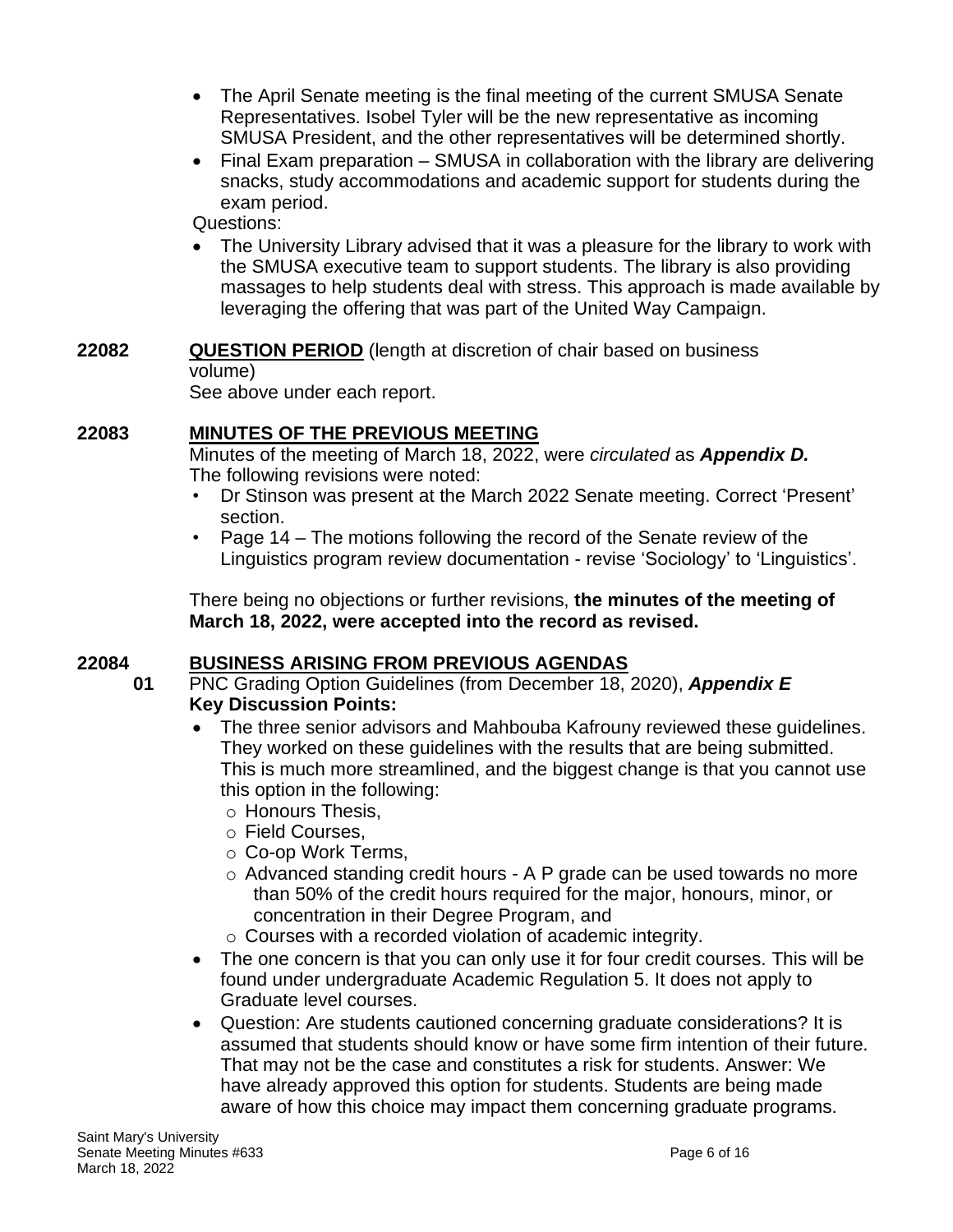There is a section in the guideline titled 'Considerations' that addresses the risks to students. To identify the impact of COVID, several universities are placing a note on transcripts that states that the grade achieved was reflective of a period of significant disruption. Concern was raised regarding this practice elsewhere and to emphasize that SMU is not doing that with transcripts.

• Question: Why is the P/NC grade option not reversible or appealable? Students should be able to appeal a final grade. Answer: We should say the P grade cannot be reversed, but the NC grade can be appealed. It was suggested that Senate request the removal of the reference to appeals from this whole guideline. This was accepted as an amendment.

## Moved by VanderPlaat and seconded, **"that Senate approves the PNC Grading Option Guidelines as revised for publication on the SMU Website." Motion carried.**

**.02** Process for creating MPHEC program proposals (using the current MPHEC template from the MPHEC website) that can be consistently applied across all faculties and that identifies Dr Kay, Manager, Program Review as someone to assist with those proposals (Smith/Kay), *Appendix F* – APC Memo, *Appendix G - Policy docs (G1-5)*.

# **Key Discussion Points:**

- There has been an enormous amount of work on this. Dr Kay was thanked for his work. This process ensures that programs get some early feedback on these types of developments to ensure that valuable time is not wasted on a potentially problematic program development.
- Question: Where does the SEM program work with this? Answer: They are taking input and providing guidance to programs.
- A website is also being developed to provide information and guidance.

Moved by Butler and seconded, **"that Senate approves the process for creating MPHEC program proposals as submitted in Appendices G1-5." Motion carried.**

# **22085 REPORTS OF STANDING COMMITTEES**

# **a) Academic Planning Committee**

i. Master of Applied Economics (MAE) Program Review Documentation (deferred from March 2022), (Dr Akbari)

*Appendix H* – APC Notice of Motion, *Appendix I -* Recommendation-Comparison summary, *Appendix J -* Self Study Report, *Appendix K* - Self Study appendices (K1-7), *Appendix L* – Dean's Response to Self Study, *Appendix M* - External Program Review Committee's (PRC) Final Report, *Appendix N* – Program Response to PRC Report *(please note this response has been included in the Summary APP C only). Appendix O -* Dean's Response to PRC Report

# **Key Discussion Points:**

- One major revision that came out of this process was a bridging baccalaureate program. This approach has worked well and it is a revenuegenerating program because students that do the baccalaureate program are self-funding.
- There are two issues that are of significance: 1) Scholarships To be competitive with other similar programs, we have to offer competitive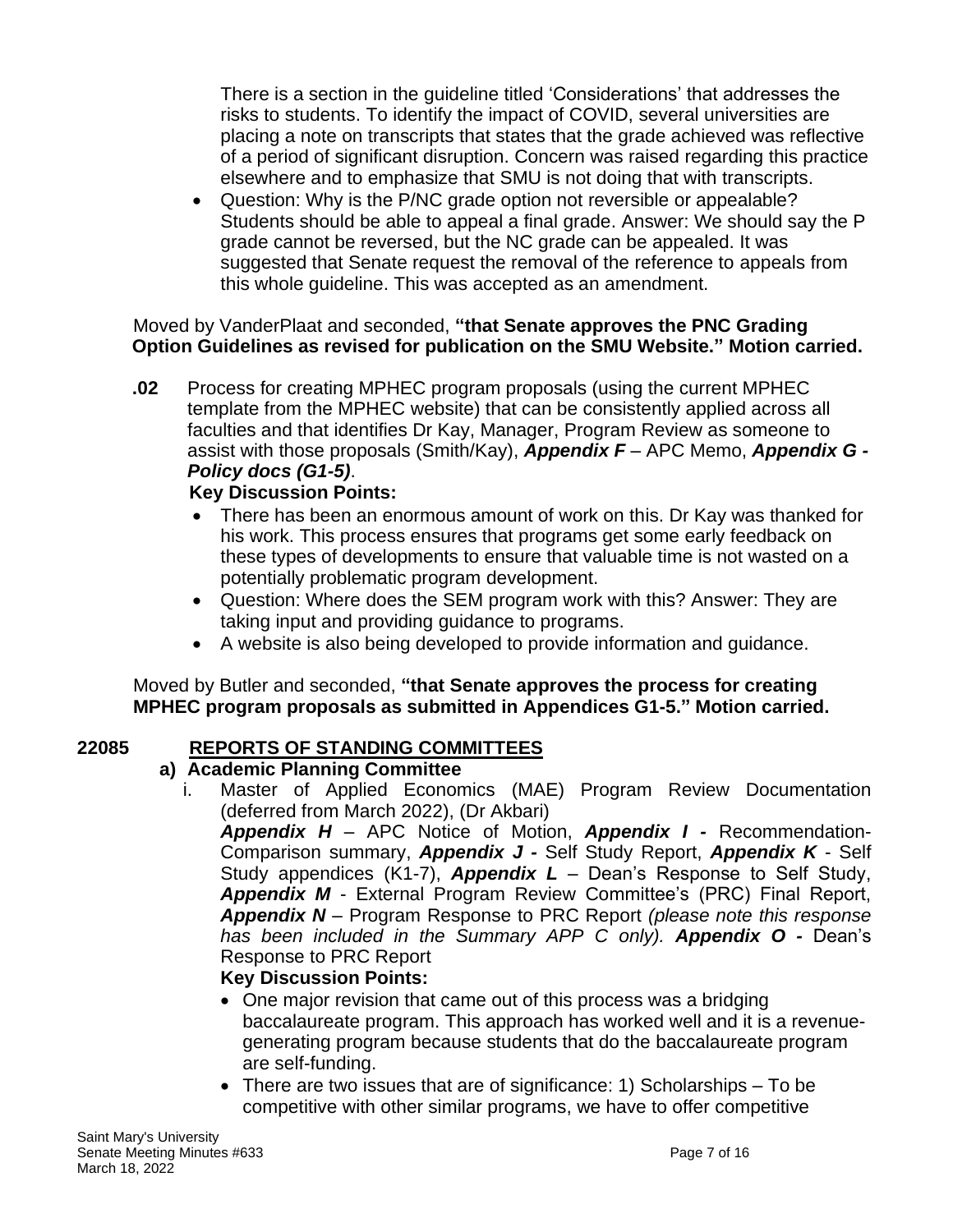funding to students. In past years, we have received funding from FGSR (which is secure), and the Dean also adds to that funding. This last is not consistent funding and to stay competitive we have to be able to offer a reasonable amount of funding per student (\$10,000). To grow this program, the funding is important. 2) Resources – We need more faculty resources. There have been issues with available faculty for supervision. This becomes more of a challenge when there are sabbatical leaves. We also need to ensure that part-time faculty are PhDs and that can also be challenging. At least one faculty member is needed.

- Question: Do you pay the graduate students out of grants? Answer: Yes. Some students are supported through the individual faculty grants. The MAE is a one-year program. We cannot count on the availability of individual faculty grants because they may not be available when the student arrives on campus. The desire is to be able to offer \$10,000 per student per year so that can be included in the letter to attract quality students.
- Question: In science it would be normal to continue supervision while on sabbatical. Why is that not operationally possible in this program? Answer: This is a one-year program. If the student starts in September and the faculty member goes on sabbatical in September, there is no personal contact between student and faculty.
- Question: Would not supervision be part of the sabbatical activities? Answer: While they are on sabbatical, faculty do not take on new students but can continue to supervise those they have been supervising.
- The VPAR advised that the Dean FGSR wanted to review this practice and that this subject is not within the scope of the program review in terms of Senate's oversight or approval of the program review documentation. The Dean FGSR advised that he is willing to discuss funding issues with the program.
- Members were advised that from time to time, the MAE program has also had to borrow resources from the undergraduate program. This created challenges for the undergrad program. As enrolment increases it is expected that there will be enrolment increases in these programs.
- Recommendation 1: APC encourages the program to continue to pursue strategic alignment with other programs within the business school.
- Recommendation 2: APC concurs with the Dean's response.
- Recommendation 3: APC encourages the program to work with the Dean and the Sobey School Career Services to explore alternate options in experiential learning and/or other methods to enhance the "applied" aspect of the program.
- Recommendation 4: APC Concurs with the Dean's response.
- Recommendation 5: APC is pleased with the program's response to this recommendation and encourages the program to continue in their efforts.
- Recommendation 6: APC agrees with the importance of this recommendation and encourages the program to continue to work with the library to address this recommendation. APC encourages participation in the annual Research Toolkit workshop series offered by the library.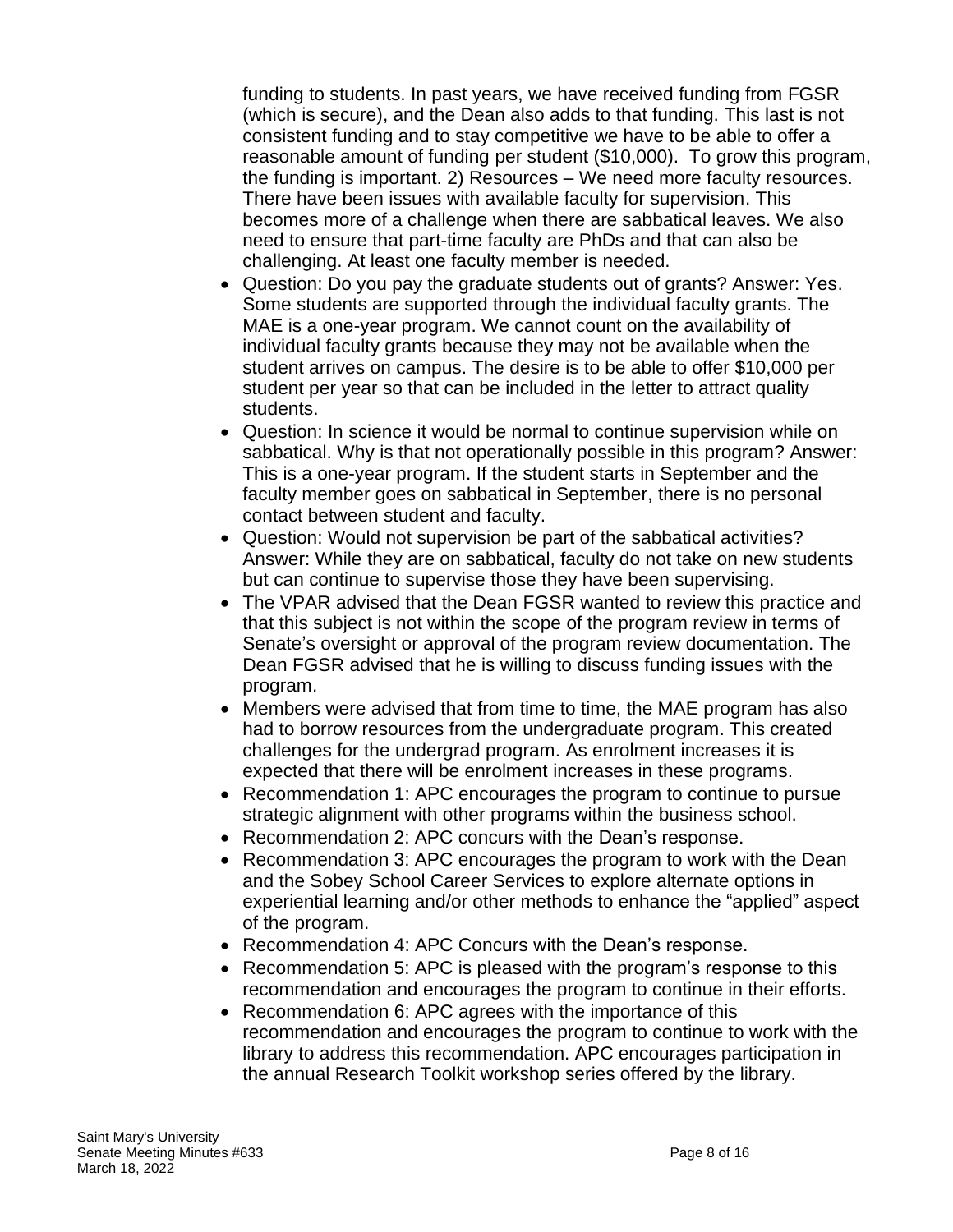- Recommendation 7: APC is pleased with the program's response to this recommendation and encourages the program to continue their work towards implementation.
- Recommendation 8: APC agrees that this is an issue that applies to all graduate programs and directs the AVP Research to consider the funding for research in a more holistic way. APC concurs with the response of the Dean and encourages the Department to consider how to leverage available resources.
- Recommendation 9: APC concurs with the Dean's response.
- Recommendation 10: APC concurs with the Dean's response and is pleased with the response of the program to this recommendation.

#### **Moved by Butler and seconded, "that Senate supports the recommendations from the APC arising from the MAE Program as listed above." Motion carried**

The following omnibus motion was moved by Butler and seconded,

**"that the MAE Program submit an Action Plan, that is based on the preceding recommendations, to the Academic Planning Committee in time for the June 2022 meeting of the APC".** 

and

**"that one year after the approval of the Action Plan, the MAE Program submit a one-year report to the Academic Planning Committee on the progress made on the Action Plan according to Section 5 of the Senate Policy on the Review of Programs at Saint Mary's University".**

and

**"that two-years after Senate approval of the one-year report, MAE Program submit a three-year report to the Academic Planning Committee on the progress made on the Action Plan according to Section 5 of the Senate Policy on the Review of Programs at Saint Mary's University".**

# **Motions carried.**

- ii. MMCCU (& Diploma) CME One-Year Report, Appendix P1 APC Notice of Motion, *Appendix P2* – One year report **Key Discussion Points:**
	- The representative from the program stated that this process was useful for the program, and they are working on the recommendations.
	- Dr Kay was thanked for his support during this process.

Moved by Butler and seconded, **"that Senate accepts the one-year follow-up report of the MMCCU (& Diploma) CME program as meeting the requirements of Section 5 of the Senate Policy on the Review of Programs at Saint Mary's." Motion carried.**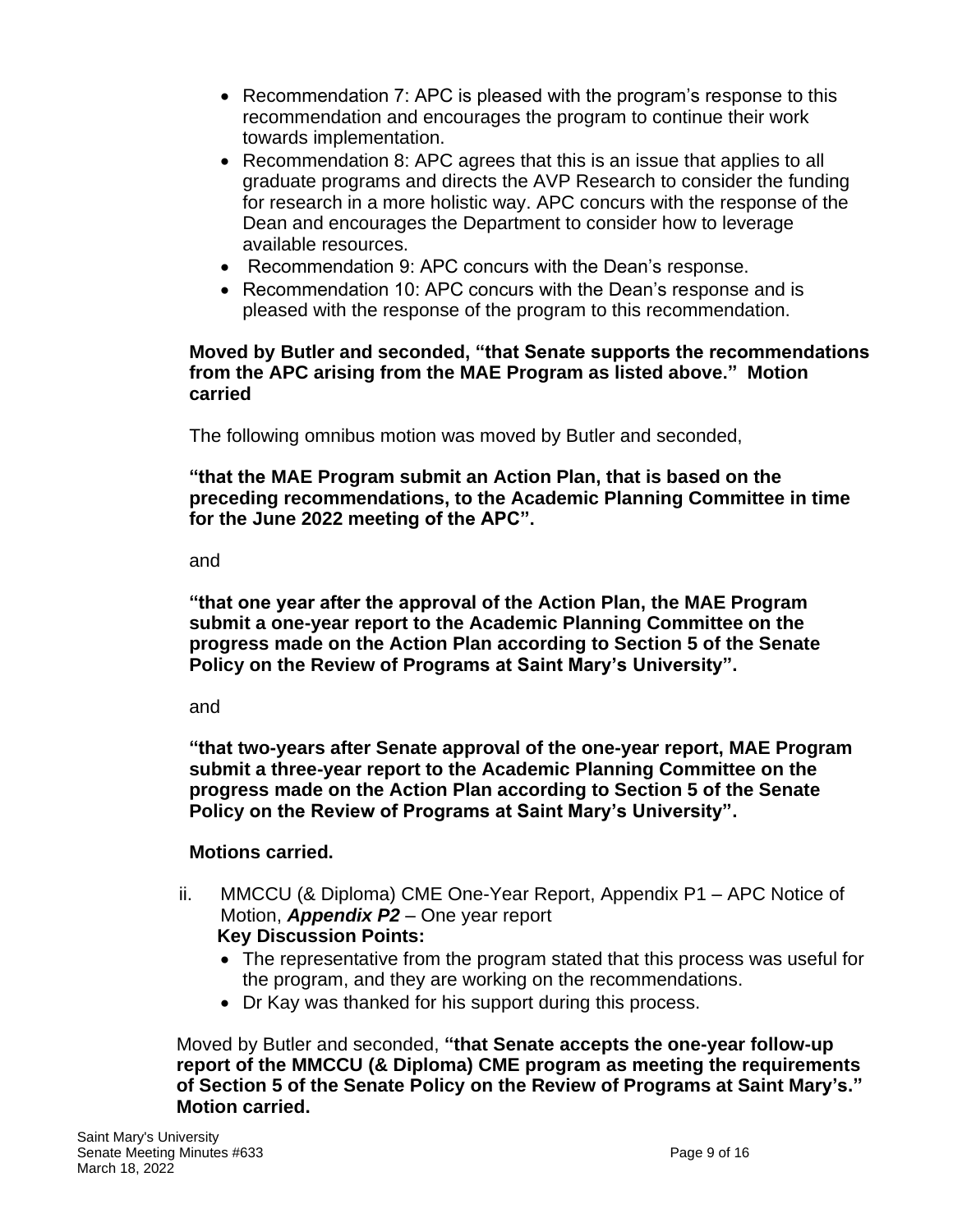- iii. B Comm Core program one-year report, *Appendix Q1*  APC Notice of Motion, *Appendix Q*2 *–* One year report*.* **Key Discussion Points:**
	- No discussion

Moved by Butler and seconded, **"that Senate accepts the one-year follow-up report of the B. Comm Core program as meeting the requirements of Section 5 of the Senate Policy on the Review of Programs at Saint Mary's." Motion carried.**

## **b) Senate Executive Committee** (Dr Takseva)

Terms of Reference as per Senate request, *Appendix R***. Key Discussion Points:**

- The responses from the standing committees have been submitted based on the review recommended by the Bylaws Committee.
- The language in the committee composition has been revised to allow for Librarians to participate.

There being no revisions or objections, the TOR of the Senate Executive Committee were approved as posted.

- **c) Academic Literacy Strategy Committee** (Ms van den Hoogen) Terms of Reference as per Senate request, *Appendix S***. Key Discussion Points:**
	- The Writing Center Advisor Committee was disbanded so that has been removed.
	- Clarification of terminology has been included and the committee composition was adjusted as requested.

There being no revisions or objections, the TOR of the Academic Literacy Strategy Committee were approved as posted.

### **d) Academic Regulations Committee** (Dr VanderPlaat)

- *i.* Terms of Reference revision as per Senate request, *Appendix T.* **Key Discussion Points:**
	- Addition of one elected member of Senate to provide greater academic staff representation.
	- Concern was expressed related to this being an elected Senator. Response: We were attempting to provide for the participation of a nonfaculty member.

Moved by VanderPlaat and seconded, **"that Senate approve the revision as presented in Appendix T." Motion carried.**

- *ii.* Undergraduate Academic Regulation 11 a & c, *Appendix U* **Key Discussion Points:**
	- Revision to ensure it is clear to faculty that in the case of an academic appeal, the Registrar is responsible for changing the grade. Grade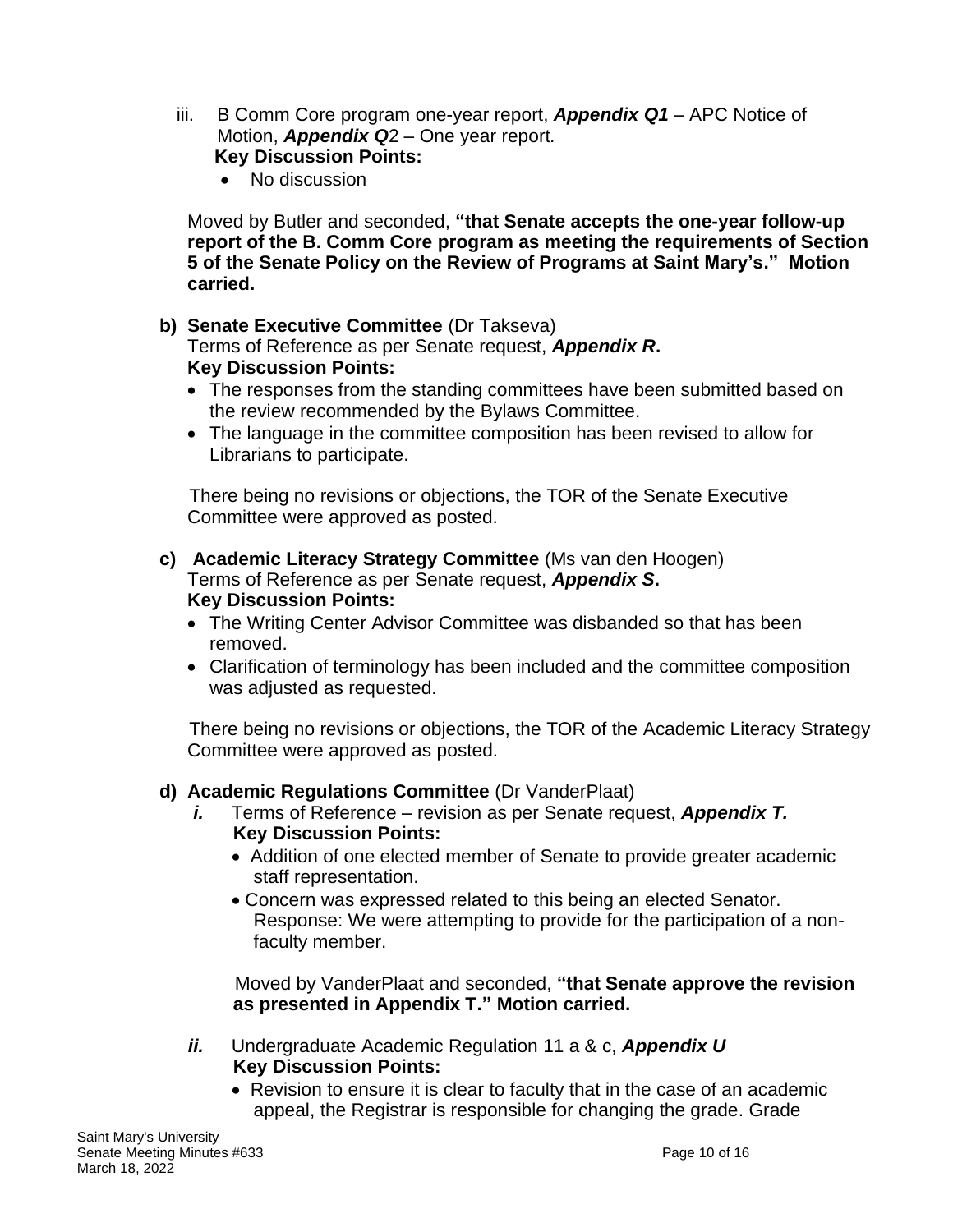changes using the Change of Grade form will not be accepted or processed when an appeal is launched.

- Question: Will students be allowed to appeal after the deadline if there are extenuating circumstances. Answer: Yes. That is consistent with current practice.
	- 11. Academic Appeals
	- a. Appealing of Final Grades

(vii) Reference Academic [Regulation](https://smu-ca-public.courseleaf.com/undergraduate/academic-integrity-student-responsibility/) 18, General Procedures A student is able to appeal their grade under Academic Regulation 11 even if there has been an academic integrity incident brought against them in the same course, as long as:

a. the academic integrity process has been completed b. the reason they are appealing is not related to the academic integrity incident.

c. it is understood that any appeals or appeal related decision under Academic Regulation 11 shall not override any decisions resulting from the academic integrity process under Academic Regulation 18.

c. Decision

If possible, within one month of receiving any appeal under (a) or (b) above, the Committee shall render and communicate its decision through the Senate Office to all parties concerned. In cases where an appeal is upheld and/or changing of the grade is required, the Registrar's office will make the change of grade in accordance with the decision of the Academic Appeals Committee. Pending possible further appeal, the Committee will retain the evidence presented to it for a period of six calendar weeks after rendering its decision.

#### Moved by VanderPlaat and seconded, **"that the revisions to Academic Regulation 11 a & c are approved as submitted in Appendix U." Motion carried.**

- iii. Graduate Academic Regulations 17, 18 & 31 a & c, *Appendix V* **Key Discussion Points:**
	- Concern was expressed that the chair of the Academic Integrity Committee is the Chair of Senate, and the Chair of the Academic Integrity Appeal Board is also the Chair of Senate. This needs to be addressed through consultation with Claire Milton. Consensus was that this was a positive way forward
	- • **Revision to AR 17 a ii and v.** Key revisions are that hard copy no longer required and to update margin size to include 2.5 cm to be consistent with the forms.

17. **Thesis Handling - PhD Dissertations and Master Theses** a. The thesis/dissertation must be submitted using the formatting requirements found in the "Format Procedures" sheet, available online at the University Archives web site. The formatting requirements include but are not limited to:

i. Typescript: Double spaced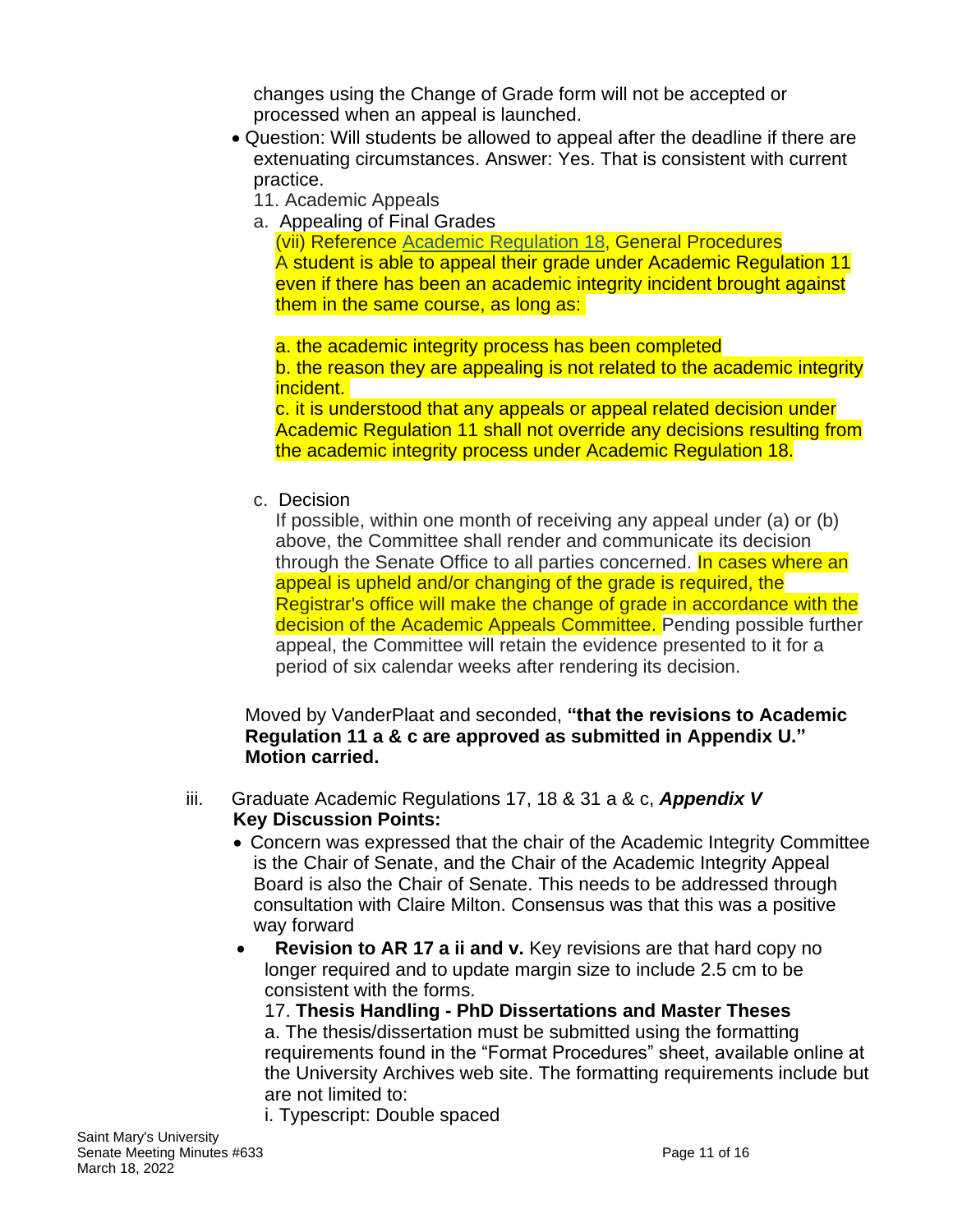ii. Margins: 1" (2.5 cm) margins on all sides. All text, including page numbers, images, and charts must be within these margins. iii. Abstract (may be single spaced) must be a maximum of 350 words for doctoral theses, and maximum 150 words for Masters' theses. Should bear the title Abstract and include the name of the author, the title of the thesis/dissertation, and the date of publication.

iv. The title page must include the names of all advisors/examiners but cannot contain any original signatures. Students must include a separate Signature Page submitted to the Faculty of Graduate Studies and Research: A page designed to contain the signature of all members of the Examining Committee, including any external examiners, if applicable.

v. The unbound thesis must be printed on good quality paper, measuring 8  $\frac{1}{2}$  x 11" (21.5 cm x 29 cm)

• **Revision to AR 18a ii -** Update margin size to include cm to be consistent with forms.

## 18. **Major Research Project (MRP) Handling**

a. The Major Research Project (MRP) must be submitted using the formatting requirements found in the Format Procedures sheet, available online at the University Archives web site. The formatting requirements include but are not limited to:

i. Typescript: Double spaced

ii. Margins: 1" (2.5 cm) margins on all sides. All text, including page numbers, images, and charts must be within these margins.

• **Revision to AR 31 a (add vi) & c** to sync with undergrad regulation. 31. **Academic Appeals**

### a. **Appealing of Final Grades**

(vi) Reference Academic [Regulation](https://smu-ca-public.courseleaf.com/undergraduate/academic-integrity-student-responsibility/) 33, General Procedures A student is able to appeal their grade under Academic Regulation 31 even if there has been an academic integrity incident brought against them in the same course, as long as:

### a. the academic integrity process has been completed

b. the reason they are appealing is not related to the academic integrity incident.

c. it is understood that any appeals or appeal related decision under Academic Regulation 31 shall not override any decisions resulting from the academic integrity process under Academic Regulation 33.

### c. **Decision**

If possible, within one month of receiving any appeal under (a) or (b) above, the Committee shall render and communicate its decision through the Senate Office to all parties concerned. In cases where an appeal is upheld and/or changing of the grade is required, the Registrar's office will make the change of grade in accordance with the decision of the Academic Appeals Committee. Pending possible further appeal, the Committee will retain the evidence presented to it for a period of six weeks after rendering its decision.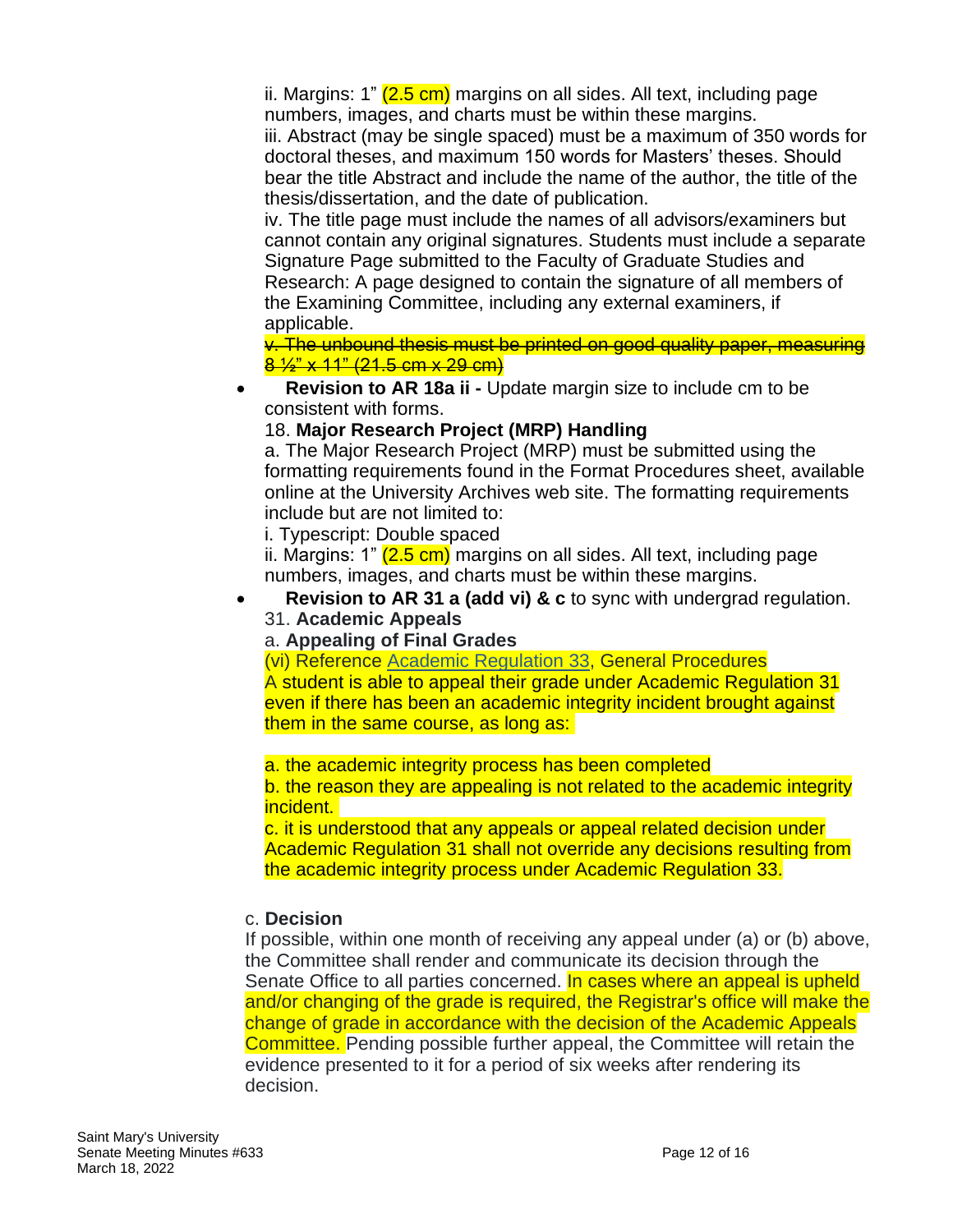Moved by VanderPlaat and seconded, **"that Senate approves the revisions to the Graduate Academic Regulations 17, 18 & 31 a & c as submitted in Appendix V." Motion carried.**

#### e) **Bylaws Committee** (Dr Grek-Martin) Terms of Reference – revision as per Senate request, *Appendix W.* **Key Discussion Points:**

• No discussion

There being no revisions or objections, the TOR of the Bylaws Committee were approved as posted.

#### **f) Curriculum Committee** (Dr VanderPlaat) Terms of Reference – revision as per Senate request, *Appendix X.* **Key Discussion Points:**

No discussion.

There being no revisions or objections, the TOR of the Curriculum Committee were approved as posted.

## **g) Library Committee** (Ms van den Hoogen)

Terms of Reference – revision as per Senate request, *Appendix Y.* **Key Discussion Points:**

- Addition of a comma in item 2 after SSB.
- No further discussion

There being no revisions or objections, the TOR of the Library Committee were approved as posted.

#### **. 22086 REPORTS OF JOINT COMMITTEES**

#### 1. Honourary Degrees Committee, *Appendix Z* **Key Discussion Points:**

• After a fulsome discussion on the merits of the two recommendations submitted by the Honorary Degrees Committee, the following motions were presented:

Moved by Robert Summerby-Murray and seconded, **"that be it resolved that Senate accepts the recommendation of the Joint Honorary Degrees Committee that the Board of Governors should award an honorary degree as presented in appendix Z1, and hereby makes such recommendation to the Board of Governors." Motion carried.**

Moved by Robert Summerby-Murray and seconded, **"that be it resolved that Senate accepts the recommendation of the Joint Honorary Degrees Committee that the Board of Governors should award an honorary degree as presented in appendix Z2, and hereby makes such recommendation to the Board of Governors." Motion carried.**

### **22087 NEW BUSINESS FROM**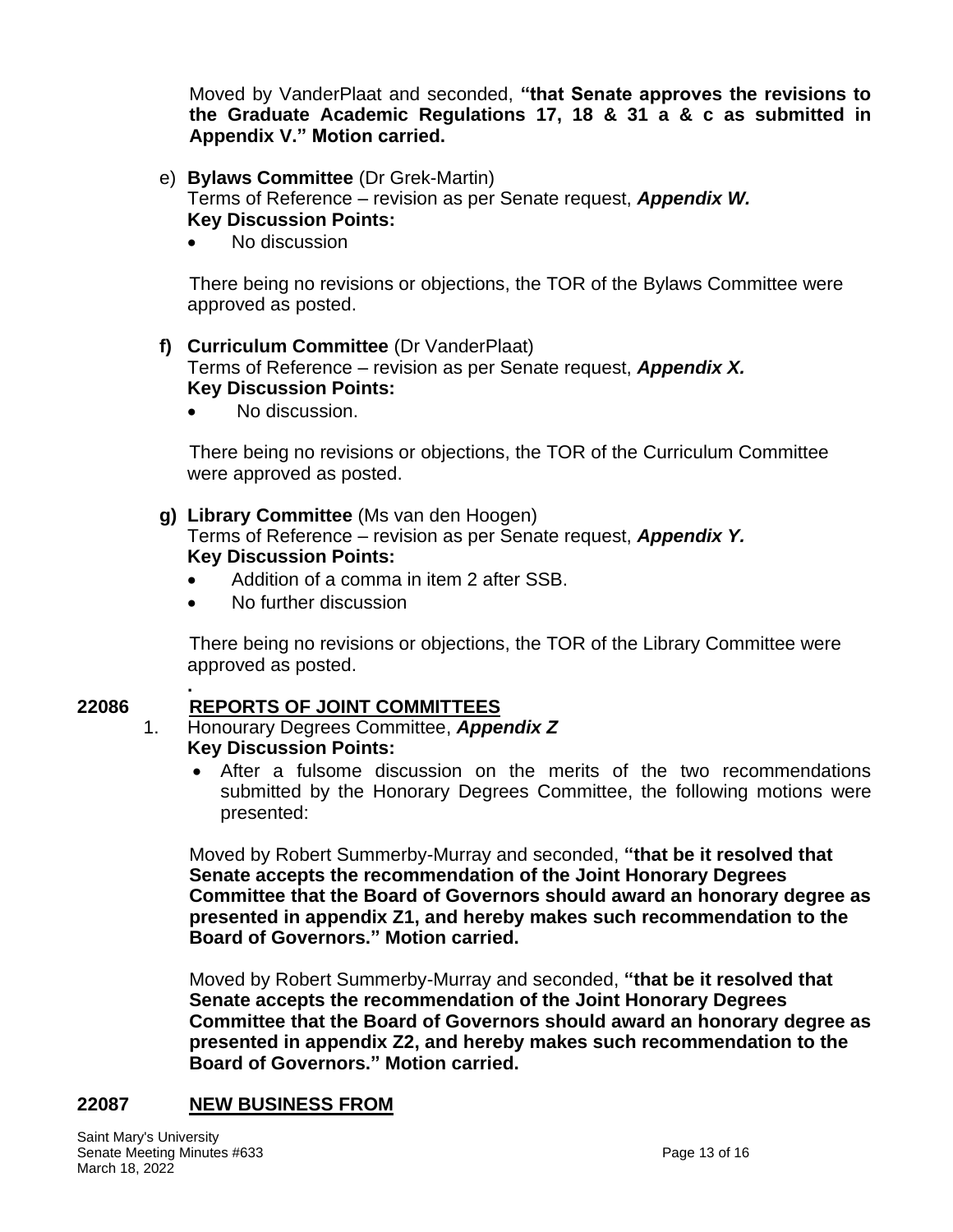- 1. Floor (not involving notice of motion)
	- a) Update Academic Integrity Foundations (AIF) Workshop (Ms van den Hoogen)

# **Key Discussion Points:**

- Academic Integrity Foundations (AIF) is an interdisciplinary online library assignment available in Brightspace that teaches students about the importance of academic integrity and how to avoid academic mistakes.
- With the transition to online teaching and learning, and the large-scale change in performance assessment, faculty and students have been facing challenges with maintaining academic integrity, the rigor of academic programs and grade inflation.
- Beginning in the spring term of 2021, the AIF has been offered to all faculty as an assignment to use in their courses. This assignment is currently being used in a variety of courses across all faculties ranging from first year to several upper undergraduate and graduate courses. Since piloting, nearly 1600 students have completed the AIF assignment.
- Beginning in the fall of 2021, the AIF was used as one part of the discipline process for students with academic integrity violations. To date, 57 students have completed AIF for this reason.
- Some faculty have consistently incorporated this assignment in their courses and feedback has been positive. Where it has been a requirement or assigned as a portion of the course, completion rates are high. If it is assigned for bonus marks or as an optional assignment, completion rates are low.
- Sanderson and Harrigan were thanked for their work creating this offering.
- Senators were advised that the Academic Integrity Committee helped to organize and offer the first AI Week in March this year. This raised the profile of AI with students and promoted networking between the faculty.
- The library team was thanked for their participation and the President and VPAR were thanked for their support of this project.
- Many AI cases that come to the AIOs as first incidents and a few of the second offences are identified as related to training/knowledge issues. Deans were encouraged to remind their faculty to rely on the resources that are offered to help students with AI issues.
- Question: If 2000 students per year do this workshop, would this cause a problem? Answer: Sanderson and Harrigan are doing this work by themselves. The AIF modules are set up to be self-directed. Faculty may incorporate the assignment as part of their course offering. The administration work is related to the analysis of data. The feedback from the students tells us that they are finding the workshop useful. If 1100 students have taken this since last May then the current system should be able to handle 2000. The team has really missed the TA support in this regard, but they have been managing.
- Senators were advised that many of the Faculties of Graduate Studies at Canadian Universities have mandated such a course for students.
- The University Librarian has consulted with the Registrar and the Senior Director of Student Affairs & Services Brophy about their roles in this process.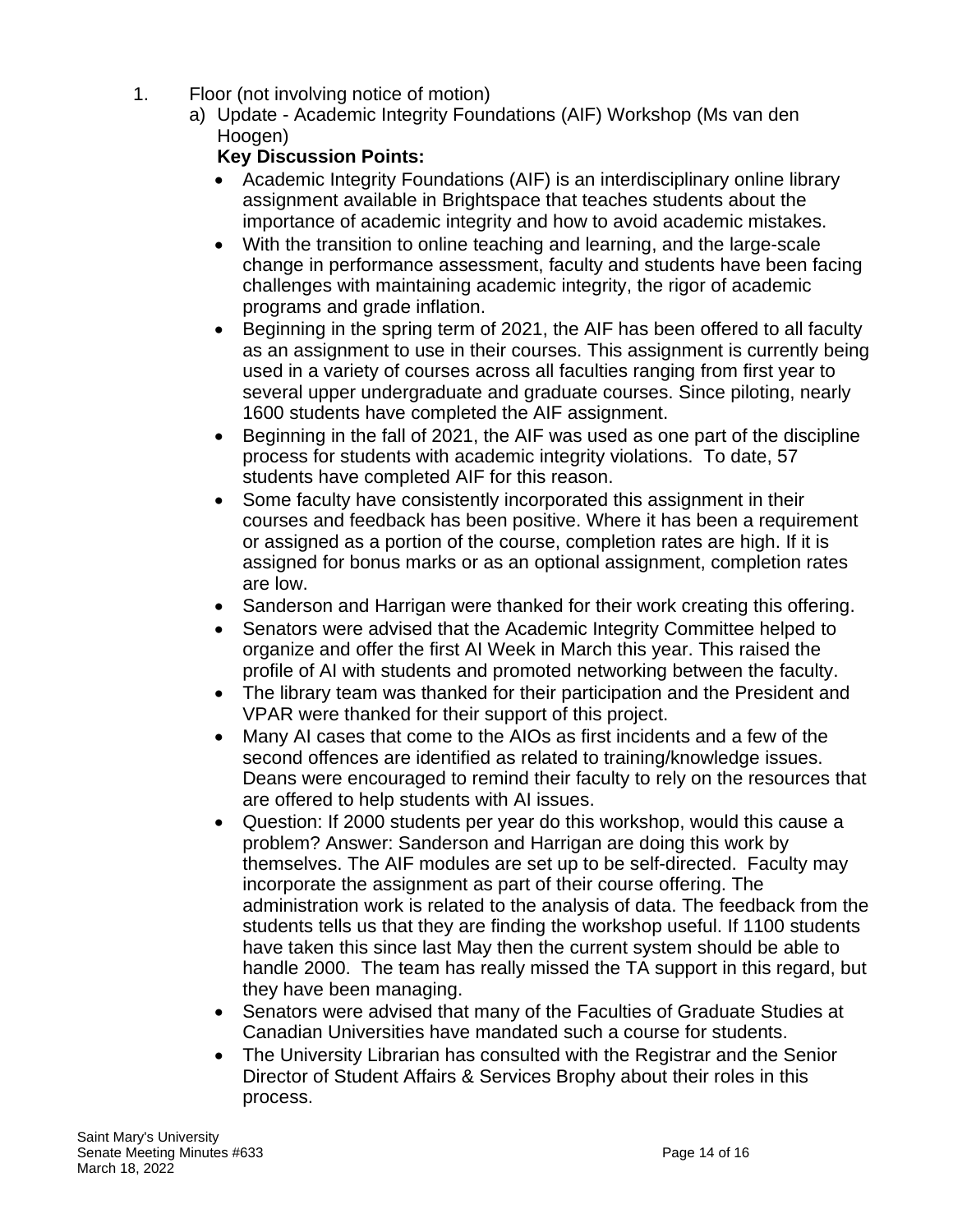- Memorial University had a similar assignment for years and the grades were handled by the Registrar's Office. The reason it resided with the Registrar's Office is because it showed up on the transcript. If we adopt this assignment more formally, it will become a part of our regular record keeping.
- If a student has completed the AIF assignment, that information should be part of the AI documentation.
- Senators were reminded that the intercultural nature of the AI process is very important. The Academic Integrity Appeals Committee recently had a training session that briefly touched on this subject matter.
- The President suggested that we should be using Brightspace to manage this. It should be included under reports to help with the data reporting requirements.
- Senators were advised that while this is a Brightspace assignment, the issue is getting the data from that. It does not currently appear on assignments. If the assignment is mandated, it would appear.
- A concern was expressed related to when the AIF workshop was completed. Ideally it should be done at the beginning of a course rather than at the end. It was suggested that this could be addressed in the same way as a WHIMS course and that could be done in Brightspace.
- The AIF assignment is being used within undergraduate 1000 level courses on a regular basis. It is also used in some courses at the 2000, 3000 and 4000 levels.
- It was suggested that a review of what violations go through the AI process should be done and the information on common mistakes made by students emphasized in the AIF course.
- Question: Given the concerns about the security of test questions, is the AIF assignment changing the questions asked every semester? Answer: There is a randomized question bank that is used, and the team continue to build the questions. We have not arrived at the point of deselecting questions. At some future date, we will.
- b) To be consistent with the inclusive language initiative, and to avoid gender importation and binary categorization, it is proposed to change professor emeritus/emerita to emerit. (This also has implications for the usage of alumnus/alumna).

# **Key Discussion Points:**

- The individuals bringing this forward were not in attendance. This item is deferred to the next meeting of the Senate.
- Concerns were expressed. While the broader social/cultural implications are acknowledged and appreciated, 'emerit' is a constructed word and bad Latin. This requires careful consideration with a detailed and well-informed approach. The implications are wide ranging.
- The term 'emeritus' is included in the collective agreements and all stakeholders should be included in these discussions.

# **22088 ADJOURNMENT**

The meeting adjourned at 4:16 P.M.

Saint Mary's University Senate Meeting Minutes #633 **Page 15 of 16** Page 15 of 16 March 18, 2022